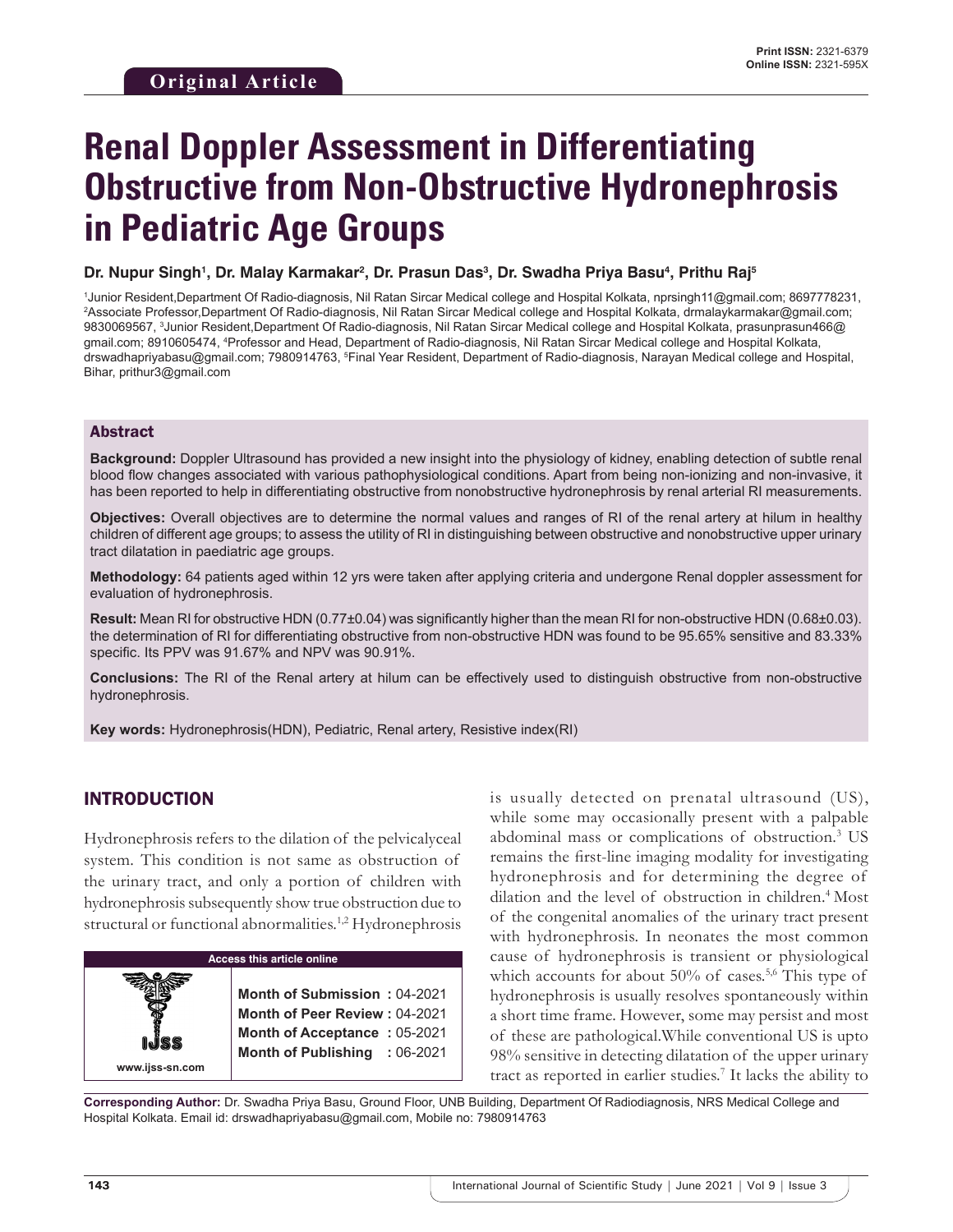provide significant physiological data on renal status and, hence cannot specifically assess the cause of the dilatation. This lack is especially relevant in the paediatric age group, when proper management depends on detecting the underlying cause of dilatation. Experimental studies on the pathophysiology of obstruction have shown that obstruction causes a decrease in renal blood flow due to an increase in vascular resistance.<sup>7</sup> The fact that increase in vascular impedance alter the resistive index in renal allografts undergoing rejection has been reported.<sup>8</sup> Doppler Ultrasound (DU) has provided a new insight into the physiology of kidney, enabling detection of subtle renal blood flow changes associated with various pathophysiological conditions. These changes may be semi quantified by calculating the Intrarenal Vascular Resistive Index.It has been used in the assessment of renal arteries in children with congenital hydronephrosis. Apart from being non-ionizing and non-invasive, it has been reported to help in differentiating obstructive from nonobstructive hydronephrosis by renal arterial RI measurements. It is hoped that the results of this study would support the use of Doppler ultrasound as an alternative non-ionising investigation in the assessment of hydronephrosis in children, other than MCUG and DTPA which use ionising radiations.

## AIMS AND OBJECTIVES

To determine the usefulness of Doppler ultrasound measurement of resistive index (RI) in differentiating obstructive from non-obstructive hydronephrosis in paediatric age groups.

## GENERAL OBJECTIVES

- To determine the normal values and ranges of RI of the renal artery at hilum in healthy children of different age groups
- To assess the utility of RI in distinguishing between obstructive and nonobstructive upper urinary tract dilatation in paediatric age groups.

# SPECIFIC OBJECTIVES

- Mean RI in obstructive hydronephrotic kidneys
- Mean RI in non obstructive hydronephrotic kidneys
- Mean RI in healthy kidneys in each age group
- Sensitivity and specificity of RI in obstructive hydronephrosis
- Positive Predictive Value (PPV) and Negative Predictive Value (NPV) of RI in obstructive hydronephrosis

# MATERIALS AND METHODS

- **a) Study design** Cross sectional study.
- **b) Study period:** January 2018 to June 2019.
- **c) Place of study** Department of Radiology Nilratan Sircar Medical College and Hospital, Kolkata.

#### **d) Study population**

- Children, aged 1 day to 12 years referred for USG of the renal system and found to have hydronephrosis and
- Children in the same age group with healthy kidneys referred for the USG of systems other than the renal system were included in the study.
- **e) Sample size:** 64
- **f) Sample technique:** Purposive sampling

#### **g) Inclusion criteria:**

- Children, aged 1 day to 12 years referred for USG of the renal system and found to have hydronephrosis and
- Children in the same age group with healthy kidneys referred for the USG of systems other than the renal system were included in the study

#### **h) Exclusion criteria**

- Children with lethal abnormalities
- Critically ill children
- Children with kidney disease other than hydronephrosis
- Kidneys with equivocal and inconclusive results on DTPA study
- Those without consent from the parents

#### **i) Study tools:**

- Ultrasonography machine Philips HD 7 machine and Alpinion Ecube 8 with3.5-5MHz curvilinear probe probe. Study was started on Philips HD 7 machine but due to non functioning of the machine in mid session, the rest of the study was carried out on Alpinion Ecube 8.
- Predesigned, pretested proforma for recording patient particulars, clinical presentation, radiological and other investigation findings.

#### **Study procedure**

After explaining the purpose of the study to the guardian of the patient in detail, informed consent was taken and proforma was filled up with the relevant clinical findings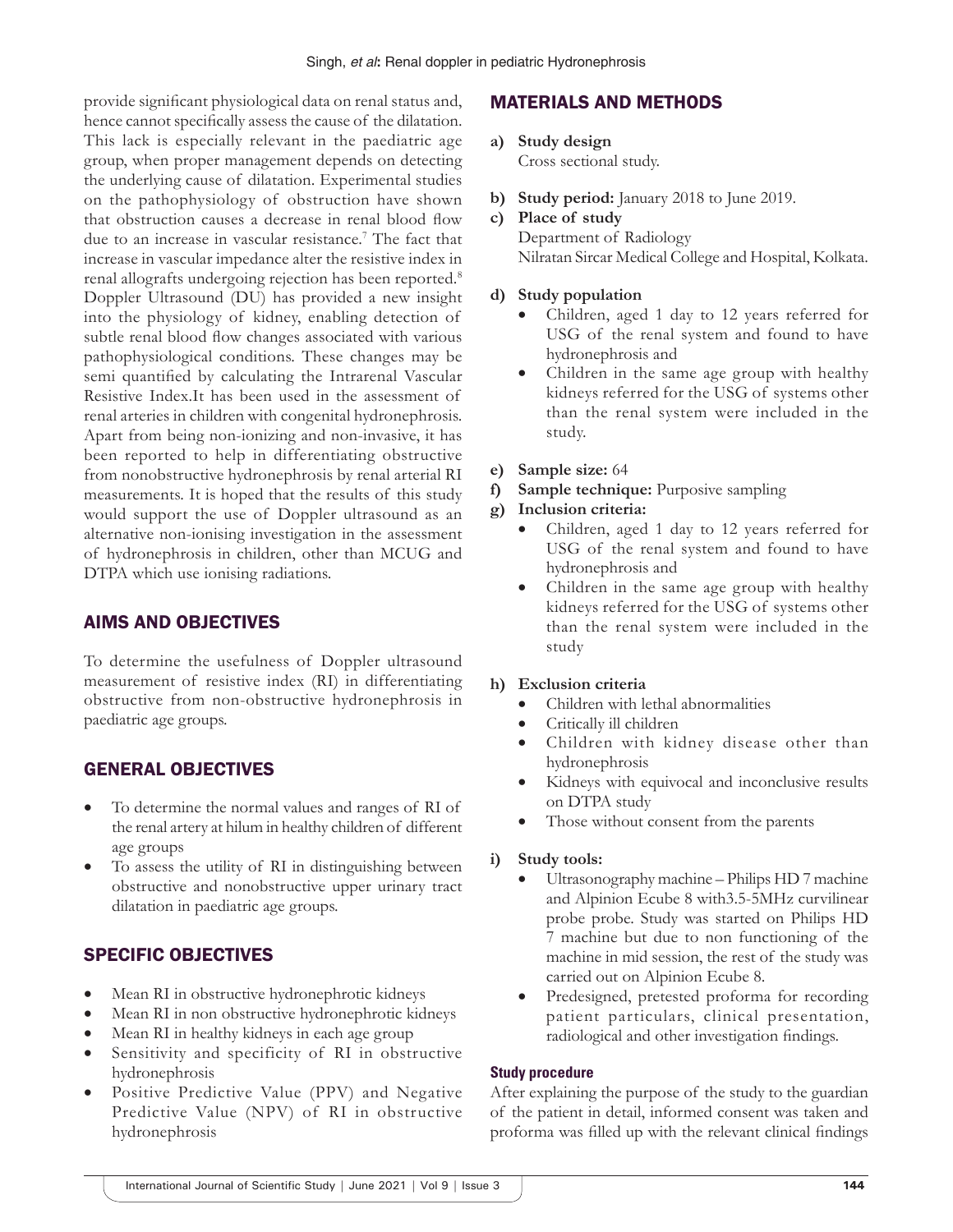and routine investigations. The required reports were collected from the patient.

Ultrasonography was performed. Gray scale assessment was done followed by Doppler assessment. Patient was examined in supine position.

The RI measurements were taken at renal hilar level. Ultrasound was performed without sedation or breath holding. The ultrasound transducer and Doppler cursor were placed at sites where colour signal was optimum and scanning was performed continuously for a number of respiratory cycles. Since patients did not breath-hold, the Doppler tracings appeared and disappeared as the kidney moved with respiratory movements. After 'image freeze', the scrolling application was applied to review all images and acquire the best Doppler spectrum for RI measurements. A good Doppler spectrum acquisition was when at least three consecutive systolic-diastolic tracings were obtained. The RI was calculated by the existing ultrasound machine computer software.The measurement of RI was based on the formula:

# $RI = (PSV - EDV)/PSV$

#### PSV= Peak Systolic Velocity; EDV= End Diastolic Velocity

Obstructive or non-obstructive hydronephrosis was determined by DTPA findings. The measured R I was tabulated. The RI values were compared between the obstructive or non-obstructive hydronephrosis groups. RI values greater than 0.7 were graded 'high', while those equal or less than 0.7 were graded 'low'. The choice of this cut-off value was calculated using mean RI of the normal kidneys ± 2SD.

Statistical Analysis was performed with help of Epi Info (TM) 7.2.2.2 EPI INFO is a trademark of the Centers for Disease Control and Prevention (CDC).  $p<0.05$  was considered to be statistically significant.

# STATISTICAL TEST

Collected data will be analysed using Microsoft Office Excel.Statistical Analysis was performed with help of Epi Info (TM) 7.2.2.2 EPI INFO is a trademark of the Centers for Disease Control and Prevention (CDC). Using this software, basic cross-tabulation, inferences and associations were performed. Chi-square test was used to test the association of different study variables. Z-test (Standard Normal Deviate) was used to test the significant difference between two proportions. t-test was used to compare the means. Diagnostic accuracy, sensitivity, specificity, positive predictive value and negative predictive value were calculated to compare the findings of different diagnostic tools. One way analysis of variance (ANOVA) was used to compare more than two means at a time. Tukeys Critical Difference followed by ANOVA was calculated to compare the means pairwise.  $p<0.05$  was considered to be statistically significant.

# RESULTS

- The mean age (mean  $\pm$  s.d.) was 3.110 $\pm$  2.87 years with range 1 day - 12 years and the median age was 2.5 years. Most of them were with age  $\leq$  5 years (78%) years. Our study included 23 males and 6 females with normal kidneys. Our study included 17 males and 13 females with hydronephrotic kidneys.
- Though the mean length of kidney of the patients with normal kidney was higher than that of the patients with abnormal kidney, t-test showed that there was no significant difference in mean length of kidney of the two groups ( $t_{72}$ = 0.05;p=0.96)
- One way Analysis of variance (ANOVA) showed that there was significant difference in mean RI of the patients with different age groups  $(F_{226}=22.55; p<0.0001)$ .
- **For Age <1 years:** The mean Resistive Index (mean ± s.d.) of the patients with normal kidney was  $0.69\pm0.02$ with range 0.67 -0.74 and the median was 0.68.
- **For Age- 1 5 years**: The mean Resistive Index (mean  $\pm$  s.d.) of the patients with normal kidney was  $0.64\pm0.02$  with range 0.60 -0.69 and the median was 0.65.
- **For Age>5 years:** The mean Resistive Index (mean ± s.d.) of the patients with normal kidney was  $0.61 \pm 0.02$ with range  $0.60$  -0.69 and the median was 0.65.
- **For male:** The mean Resistive Index (mean  $\pm$  s.d.) of the patients with normal kidney was  $0.65\pm0.03$  with range 0.59 -0.74 and the median was 0.65.
- **For Female:** The mean Resistive Index (mean  $\pm$  s.d.) of the patients with normal kidney was  $0.63\pm0.03$  with range 0.60 - 0.67 and the median was 0.61.
- Our study included 23 obstructive and 12 non obstructive hydronephrotic kidneys.
- the mean RI of the patients with obstructive kidney was significantly higher than that of the patients with non obstructive kidney ( $t_{27}$ = 6.83;p<0.0001).(Table no 1)
- Diagnostic Accuracy = (TP+TN)/TOTAL CASES X  $100 = 91.43\%$
- Sensitivity = TP/(TP+FN) x  $100 = 95.65\%$
- $Specificity = TN/(TN+FP) \times 100 = 83.33\%$
- Positive Predictive Value =  $TP/(TP+FP)$  x  $100 = 91.67\%$
- Negative Predictive Value =  $\text{TN}/(\text{TN} + \text{FN}) \times 100 =$ 90.91%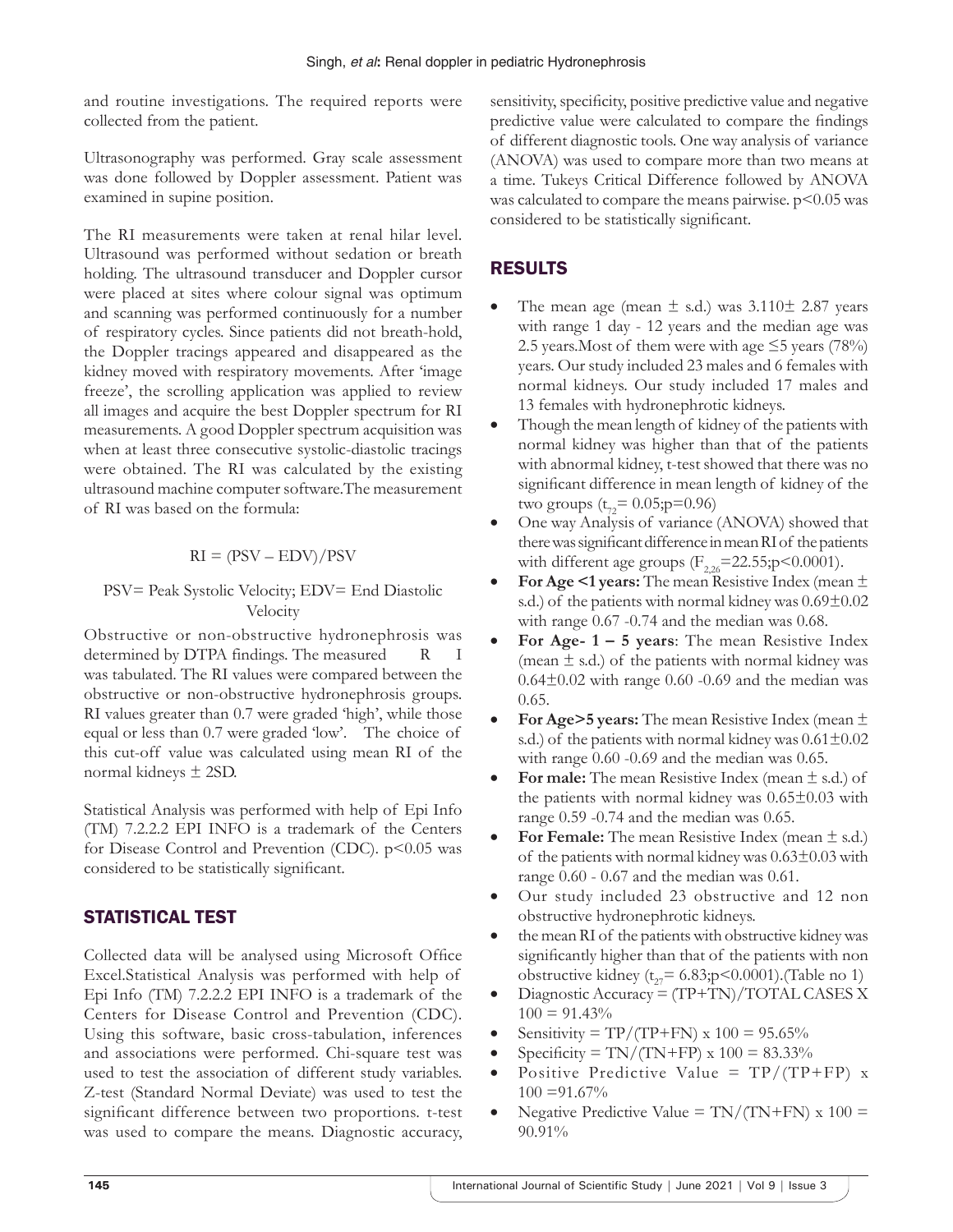#### **DISCUSSION**

• There were 23 males and 6 females with normal kidney in our study. The ratio of male and female (Male: Female) was 3.3:1.0. Mean RI for males  $(0.65\pm0.03)$ (Figure no 1) was found to be significantly higher than the mean RI for females  $(0.63\pm0.03)$ in our study.

#### **Table No 1: Shows Distribution of mean RI of the patient according to the type of hydronephrosis**

| <b>Descriptive</b><br><b>Statistics</b> | <b>Status of kidney</b>                  |                                       | t-test $(t_{\infty})$ | p-value  |
|-----------------------------------------|------------------------------------------|---------------------------------------|-----------------------|----------|
|                                         | <b>Obstructive</b><br>kidney<br>$(n=23)$ | Non-obstructive<br>kidney<br>$(n=12)$ |                       |          |
| Mean±s.d.                               | $0.77 \pm 0.04$                          | $0.68 + 0.03$                         | 6.83                  | < 0.0001 |
| Median                                  | 0.78                                     | 0.68                                  |                       |          |
| Range                                   | $0.68 - 0.89$                            | $0.62 - 0.75$                         |                       |          |

T-test showed that the mean RI of the patients with obstructive kidney was significantly higher than that of the patients with non obstructive kidney  $(t_{2}= 6.83; p<0.0001).$ 



**in a normal kidney in a 4mnth male**

However, Sigirci A et al studied one hundred sixty- nine healthy children (72 girls and 97 boys), upto the age of 16yrs.They found that age had a negative correlation with RI whereas there was no statistically significant correlation between RI and sex.<sup>1</sup>

- The mean length of the hydronephrotic kidneys was  $7.12\pm2.04$ cm with a range of  $4.3 - 12.5$ cm and the mean length of the normal kidneys was 7.14±1.34 with a range of 4.7 – 10.0. Min-su Oh, Geol Hwang et al performed a study in children with age ranging from 3 days to 12.7 years with normal kidneys and found that the mean values of the right and left kidneys were 6.8  $\pm$  1.5 cm and 7.0  $\pm$ 1.5 cm, respectively, resembling the mean kidney length for normal kidneys in our study.<sup>9</sup>
- we found that the mean RI decreased significantly with the increase in age of the patients.Similar to our study Murat A et al also conducted a study to determine the relationship between age and renal resistive index (RI) in intrarenal arteries in healthy children. They divided the children in four groups (group 1) under 12 months of age, (group 2) between 12 and 35 months, (group 3) between 36 and 71 months and (group 4) between 72 months and 16 years. When age groups were compared, statistically significant differences were observed between age groups 1 and 2 ( $P = 0.007$ ), 1 and 3 (P = 0.00), 1 and 4 (P = 0.00) and 2 and 4 (P = 0.00). Nosignificant differences were observed between age groups 2 and 3 ( $P = 0.452$ ), and 3 and 4 ( $P = 0.078$ ). They concluded that the RI is age dependent; it is the highest at birth, from birth declines gradually with increasing age and stabilizes in a certain range (mean RI range regarded as normal for adults) by reaching adult levels.<sup>10</sup>
- The mean age for hydronephrotic kidneys in our study was 2.98yrs with a range from day1 to 11yrs. Fifty percent were aged less than 1 year, the largest among all age groups. This most likely resulted from **Figure no 1: shows Colour Doppler image showing an RI of 0.72**



**Figure no 2: shows Colour Doppler image showing an RI of 0.76 of the renal artery at hilum of the left kidney. DTPA study in this patient showed an obstructive pattern with no significant lasix washout response.Thus this was a true positive case, where the colour Doppler study findings correlated with the DTPA study in a case of obstructive hydronephrosis**